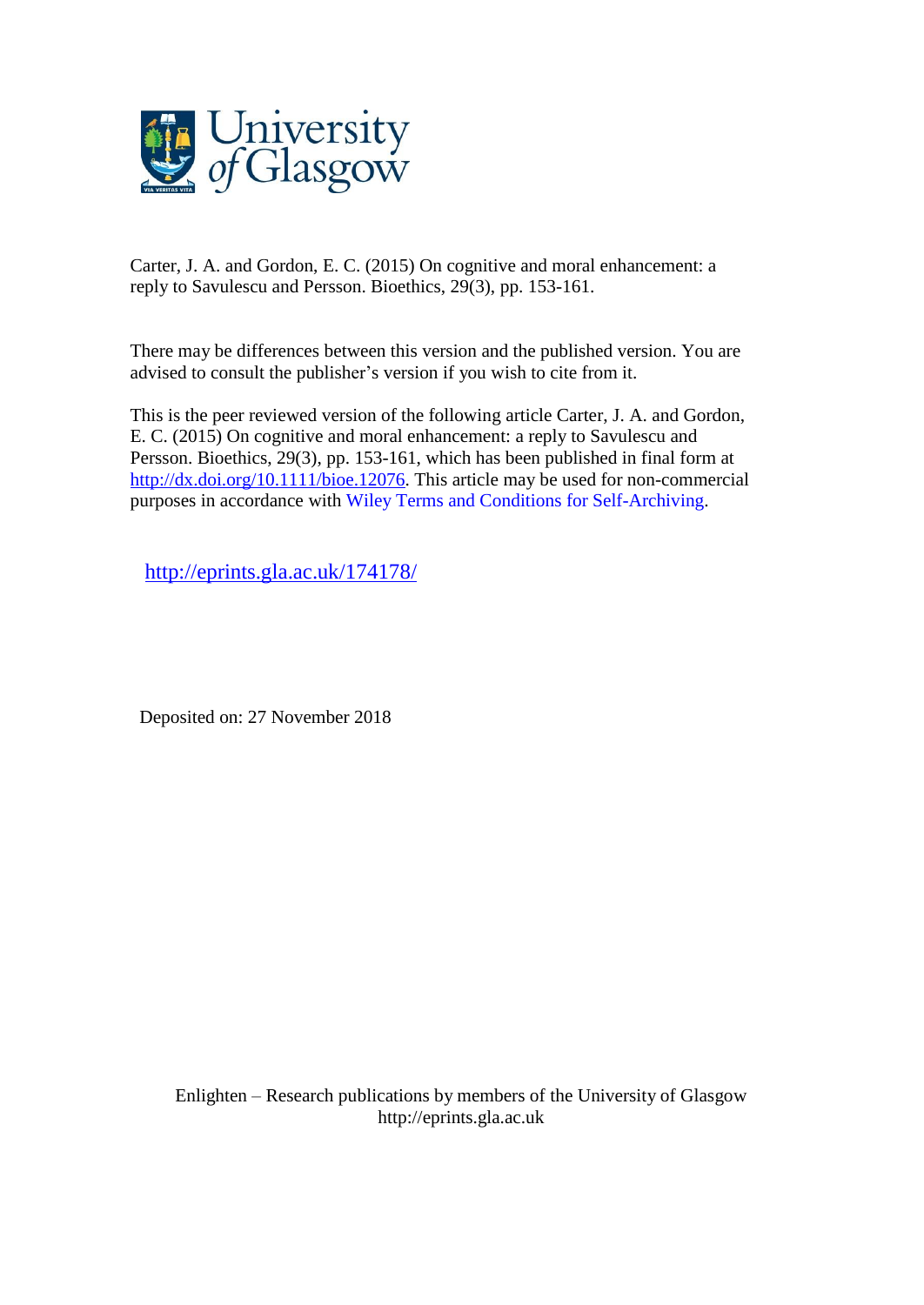# **On Cognitive and Moral Enhancement: A Reply to Savulescu and Persson**

# J. Adam Carter *&* Emma C. Gordon *Edinburgh University*

*Abstract*: In a series of recent works, Julian Savulescu and Ingmar Persson insist that, given the ease by which irreversible destruction is achievable by a morally wicked minority, (i) strictly *cognitive* bio-enhancement is currently too risky, while (ii) *moral* bioenhancement is plausibly morally mandatory (and urgently so). This paper aims to show that the proposal Savulescu *&* Persson advance relies on several problematic assumptions about the separability of cognitive and moral enhancement as distinct aims. Specifically, we propose that the underpinnings of Savulescu's  $\phi$  Persson's normative argument unravel once it is suitably clear how aiming to cognitively enhance an individual will in part require that one aim to bring about certain moral goods we show to be essential to cognitive flourishing; conversely, aiming to bring about moral enhancement in an individual must involve aiming to improve certain cognitive capacities we show to be essential to moral flourishing. After developing these points in some detail, and their implication for Savulescu's  $\phi$ <sup>*s*</sup> Persson's proposal, we conclude by outlining some positive suggestions.

# **1. Background**

 

Julian Savulescu & Ingmar Persson<sup>1</sup> take as a starting point some relatively uncontroversial observations: firstly, that there are a minority of individuals whose objectives are to cause, for example, nuclear or biological destruction on a mass scale; secondly, that such irreversible devastation is much *easier* to cause than is any corresponding good that could ever offset such devastation. They reason that the increase of scientific knowledge achievable through cognitive enhancement accordingly threatens to speed up the path to humanity's destruction. Their injunction is that, in light of this doomsday risk, cognitive enhancement should not be pursued if not accompanied by moral enhancement, the latter which they take to be plausibly morally mandatory.

Moral bio-enhancement, though currently in its nascency, would involve (for instance) enhancing individuals' dispositions toward altruistic responses and sense of justice as fairness, perhaps by way of (for example) oxytocin<sup>2</sup>, SSRIs, Ritalin, propranolol, and genetic treatment<sup>3</sup>.

<sup>1</sup> See I. Persson & J. Savulescu. The perils of Cognitive Enhancement and the Urgent Imperative to Enhance the Moral Character of Humanity. *J Appl Philos* 2008 25(3), and I. Persson & J. Savulescu. 2012. *Unfit for the Future: The Need for Moral Enhancement*. Oxford: Oxford University Press for an expanded discussion. *Cf.* I. Persson & J. Savulescu. Getting Moral Enhancement Right. *Bioethics* 2013 27:3: 124-131 for a reply to J. Harris. Moral Enhancement and Freedom. *Bioethics* 2011: 25(2): 102-111, 107. 2 Savulescu & Persson discuss oxytocin's relationship with social behavior in J. Savulescu & I. Persson.

Moral Enhancement, Freedom and the God Machine. *The Monist* 2012 95(3): 399-421. Meanwhile, M. Kosfeld, et. al. Oxytocin Increases Trust in Humans. *Nature* 2005 435(7032): 673-6 links oxytocin with trust. <sup>3</sup> *Cf.* T. Douglas. Moral Enhancement. *J Appl Philos* 2008 25(3): 228-245 on oxytocin and SSRIs. For more work on the most likely moral enhancers, see J. Shook. Neuroethics and the Possible Types of Moral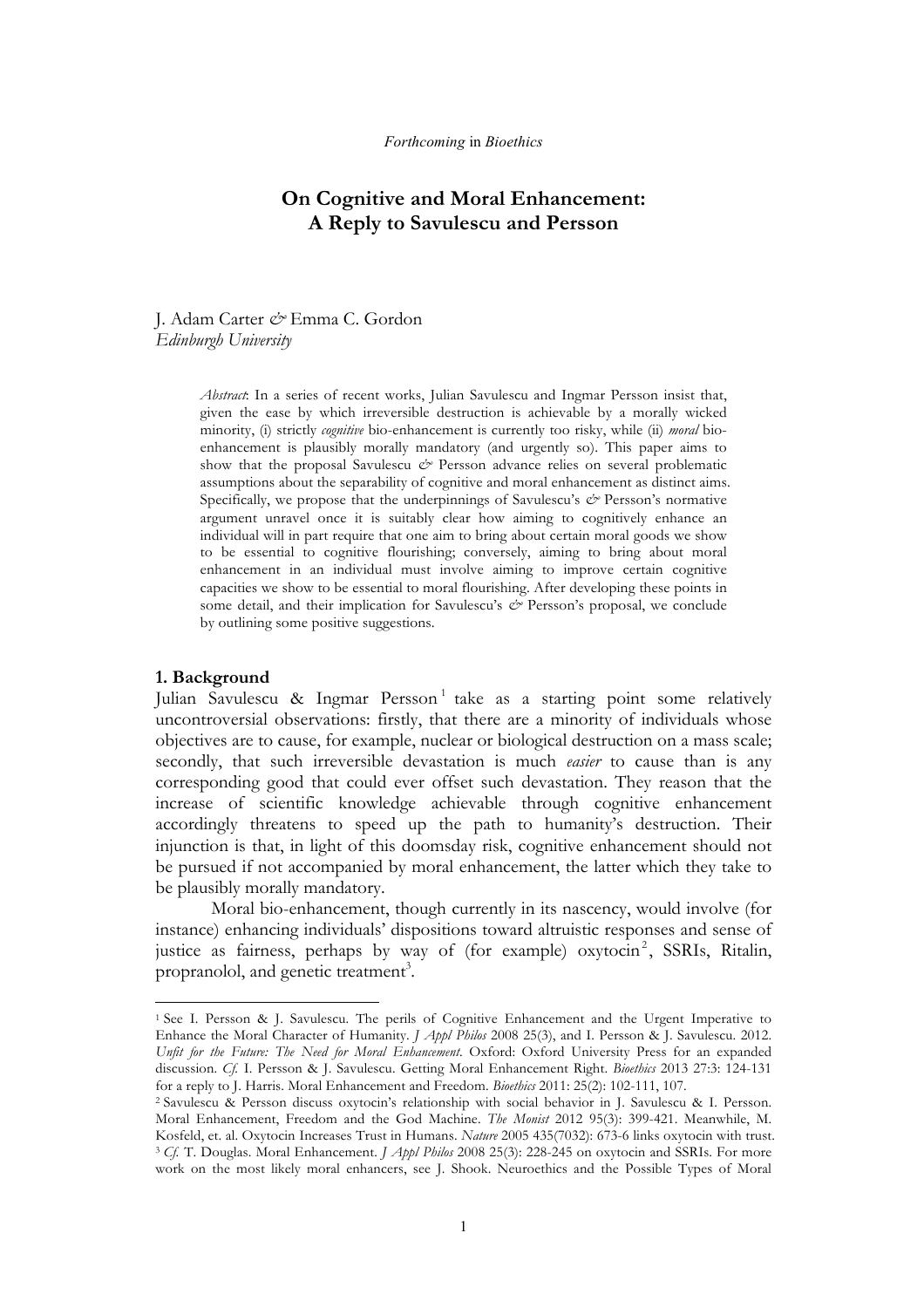Savulescu & Persson's argument <sup>4</sup> has already been challenged on several fronts. A sample of some notable criticisms include the following: that it is not obviously easier to cause great harm than great benefit<sup>5</sup>; that moral bio-enhancement undercuts human freedom<sup>6</sup>; that moral virtue is not biologically achievable<sup>7</sup>; that Savulescu & Persson fail to appropriately consider *non-authoritarian* means of improving morality within a liberal democracy<sup>8</sup>; that recent findings in moral psychology recommend more of a focus on traditional enhancement<sup>9</sup>; and that moral bioenhancement cannot be, in principle, adequately precise<sup>10</sup>.

While there is much to be said about all these criticisms, we will explore a strand of objection that is, comparatively, more fundamental, and which concerns the presuppositions of Savulescu's and Person's normative recommendations. Harris (2011) gestures toward this more fundamental issue in his remark that "there are good reasons to believe moral enhancement must, in a large part, *consist* of cognitive enhancement." However, if this is right, it seems that Savulescu & Persson's argument leaves us with a kind of paradoxical dilemma, in so far as we are to take their recommendations seriously in practice. As Fenton (2010) astutely observes:

If we continue scientific research into non-traditional enhancement we are advancing the very body of knowledge that could prove to be our downfall, should the morally corrupt minority get their hands on it. But if we do *not* continue scientific research into enhancement, if we halt it out of concern for the consequences, then we have no hope of achieving the great moral progress that will ensure our survival of the species<sup>11</sup>.

With regard to cognitive enhancement, then, it seems we are (as Fenton puts it) in a kind of "damned if you do, damned if you don't" scenario<sup>12</sup>. If the stakes are as high as Savulescu & Persson suggest, then this intractable dilemma would be more than an academic perplexity—it would be a grave practical hurdle.

# **2. Sources of the Dilemma**

<u> 1989 - Andrea San Andrew Maria (h. 1989).</u><br>1900 - Johann British, fransk politik (h. 1980).

Enhancement. *Am J Bioethics Neuroscience* 2013 3 (4): 3-14. For the link between propranolol, negative biases and aversion to harming otherss, see Terbeck et. al. 2012. *P*ropranolol reduces implicit negative racial bias. *Psychopharmocology* 222 (3): 419-24 and 2013. Beta adrenergic blockade reduces utilitarian judgement. *Biol Psychol.* 92 (2): 323-28.

<sup>4</sup> We are engaging primarily with the 2008 presentation of the argument. Savulescu & Persson also make a plea for the urgency of moral enhancement in their 2012 (*op. cit.*) However, the case specifically against cognitive enhancement is made more sharply in the 2008 paper. Thanks to an anonymous referee for requesting clarification here.

<sup>5</sup> See Harris's counterexamples (2011), e.g. the eradication of smallpox and polio.

<sup>6</sup> J. Harris, *op. cit*, 104-105. Inspired by Milton, Harris identifies one's "freedom to fall" as a precondition for autonomous action.

<sup>7</sup> Fröding, B.E.E. Cognitive Enhancement, Virtue Ethics and the Good Life. *Neuroethics* (2011) 4: 223–234.

<sup>8</sup> R. Joyce. Review of J. Savulescu & I. Persson *Unfit for the Future: The Need for Moral Enhancement*. Analyis 2013: doi: 10.1093/analys/ant021. *Cf.* J.F.P. Trivino. On the need of moral enhancement. A critical comment of "Unfit for the Future"of I. Persson and J. Savulescu. Resenas 2013:

<sup>9</sup> C. Zarpentine. 'The Thorny and Arduous Path of Moral Progress': Moral Psychology and Moral Enhancement. *Neuroethics* (2013) 6 (1): 141-53.

<sup>10</sup> J. Harris, *op. cit*. This objection focuses on Savulescu & Persson's suggestion that the suppression of strong negative emotional reactions would be an important element of moral bioenhancement. Drawing from Strawson, Harris notes that strong negative emotions are morally appropriate/required under certain circumstances.

<sup>11</sup> E. Fenton. The Perils of Failing to Enhance. *J Med Ethics* 2010. 36: 148-151, 148.

<sup>12</sup> E. Fenton, *op. cit.,* 148-151 highlights the moral costs associated with *delaying* cognitive enhancement until suitable moral enhancement is viable; see also J. Harris, *op. cit.*, 108-110. For a critique of Fenton, see I. Persson & J. Savulescu. The turn for ultimate harm: a reply to Fenton. J. Med. Ethics 2011: 37(7): 441-444.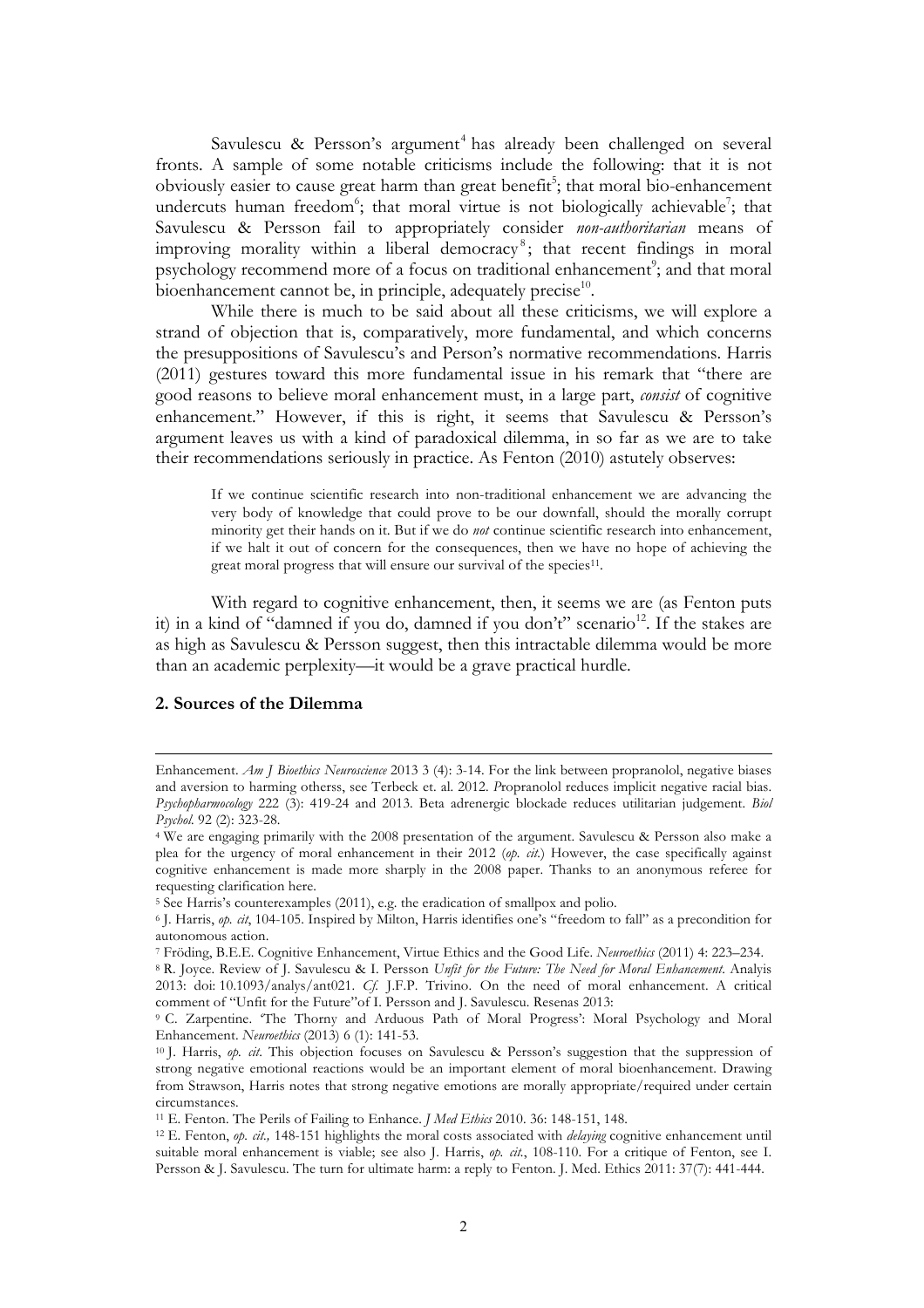Given that Savulescu & Persson insist that there is an "urgent need for moral enhancement" but, additionally, sufficient reason "not to support cognitive enhancement in the foreseeable future" (*Op. cit.*: 1), the natural conclusion to draw is that we ought to promote human enhancement only in so far as what we are enhancing is *moral* as opposed to *cognitive* dispositions of human beings. This aligns naturally with the specific examples they have suggested<sup>13</sup>. However, it is a strange injunction. After all, if moral flourishing turns out to have inextricably cognitive components, then a qualified kind of moral enhancement (e.g. *non-cognitive* moral enhancement) would plausibly not vindicate their urgent plea for it.

There is a related worry about the underpinnings of their argument. They commit themselves to the following conditional: if *C* is a form of cognitive enhancement, then unless *C* is "accompanied by research into moral enhancement" (*op. cit.* 1),  $C$  should (for reasons of risk aversion) not be pursued<sup>14</sup>. But if it turns out that certain varieties of cognitive enhancement inherently promote moral flourishing, this plausibly undercuts the argument for not pursuing them without also pursuing corresponding moral enhancement; in such cases, such a requirement would be redundant. These issues are symptoms of an underlying assumption Savulescu and Persson presuppose without question with regard to cognitive and moral enhancement--*viz.*, that one form of enhancement could be in principle be prohibited while the other mandated<sup>15</sup>. A central objective of this paper will be to show why this assumption should be resisted $16$ .

In  $\S$ 3, we will argue that to aim to bring about cognitive enhancement in an individual will be to aim to bring about a kind of cognitive flourishing that, properly understood, involves certain kinds of moral improvements—a result that makes the aim of cognitive enhancement less risky than Savulescu & Persson insist. In §4, we'll investigate the converse point—that there is a cognitive dimension that stands as an essential element of moral flourishing; accordingly, aiming to morally enhance an individual involves aiming to bring about a kind of cognitive flourishing. The sense in which the aims of cognitive and moral enhancement are interconnected stands at tension with the independence of these aims that Savulescu & Persson rely on in their normative mandate.

Once these points are suitably clarified, we can avoid the sort of "damned if you do; damned if you don't" dilemma that Savulescu & Persson's proposal appeared to leave us with. In light of our conclusions from §§3-4, we conclude in §5 by suggesting some avenues for further research that will be sensitive to the ways in which the aims of cognitive and moral enhancement are interconnected.

#### **3. The moral dimension of cognitive flourishing**

*3.1 Enhancement and Flourishing: some preliminaries*

<sup>13</sup> See, e.g., the examples they credit to T. Douglas, *op. cit.* 

<sup>14</sup> See §5 for a more detailed discussion.

<sup>15</sup> Note that this assumption Savulescu and Persson are making, and which is presupposed by their recommendation for a "urgent need for moral enhancement" along with their suggestion that there is sufficient reason "not to support cognitive enhancement in the foreseeable future" (Op. cit.: 1), is an assumption regarding the independence of moral enhancement and cognitive enhancement as aims. By revealing this assumption to be problematic, we will challenge Savulescu's & Persson's assumptions but in a way that does not involve a defence of the (obviously implausible) view that cognitive enhancement is sufficient for moral enhancement, and *vice versa*. Of course, 'cognitive' and 'moral' are not co-extensive terms. Thanks to an anonymous referee for requesting clarification.

<sup>16</sup> Thanks to an anonymous referee for helpful suggestions regarding the presentation of this initial section.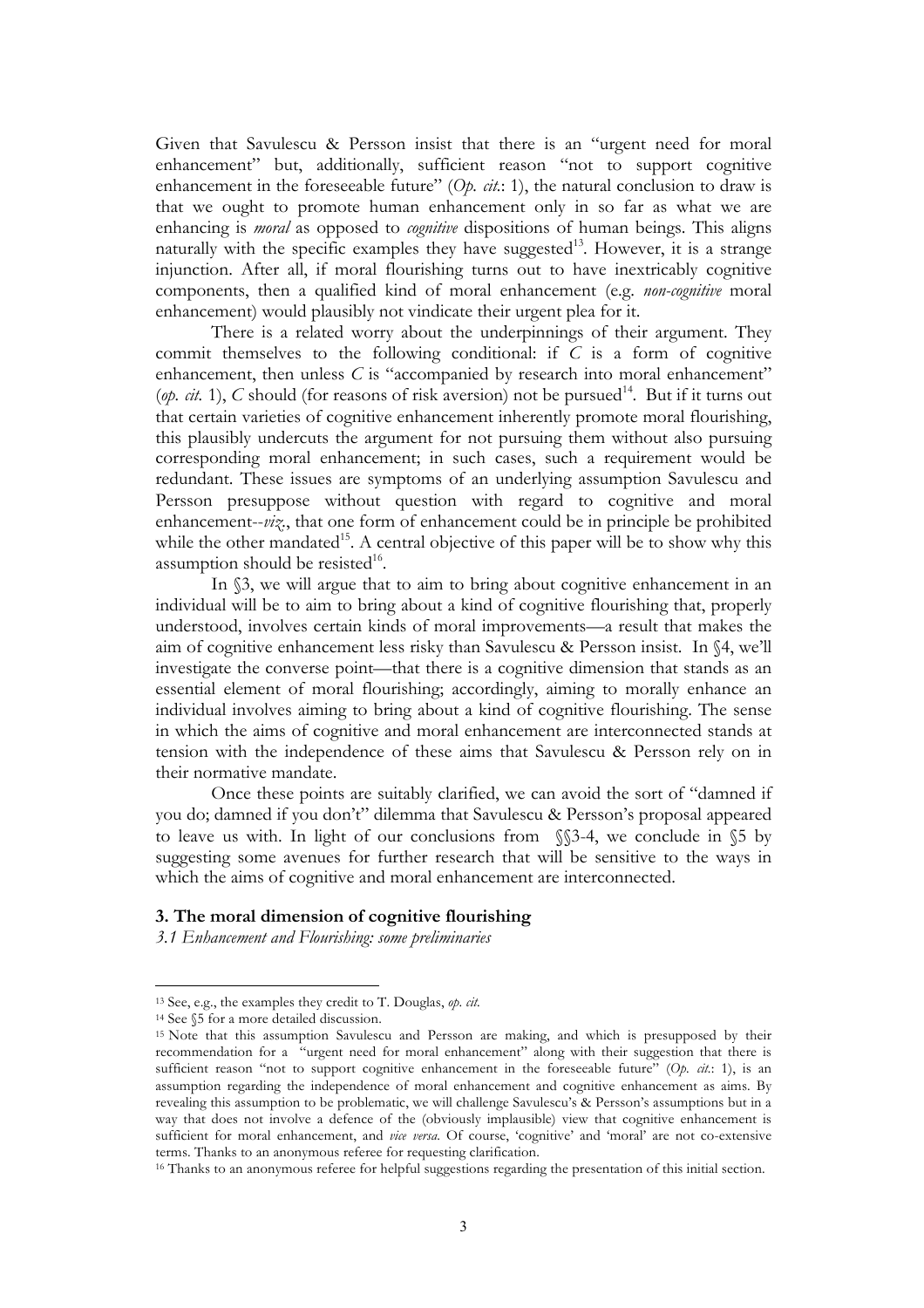Savulescu & Persson insist that the promotion of cognitive ends (e.g. by cognitive enhancement) will never, *in itself*, be enough to secure our moral ends; accordingly, from the fact that a subject *S* has been cognitively enhanced, it will never follow that *S* has been morally enhanced.<sup>17</sup>

Their argument here relies on two claims. One expresses a kind of epistemic norm—that the *aim* of cognitive enhancement in either traditional or non-traditional forms is the facilitation or accumulation of *knowledge*. The other claim is about motivational psychology—that contra Plato, *knowing* that  $\varphi$  is the right thing to do does not by itself entail that one will in fact do  $\varphi$ <sup>18</sup>. We agree that Plato's account of moral motivational psychology is implausible; it is the claim about knowledge we shall challenge.

First, however, some conceptual points are in order. Cognitive and moral enhancement are *normative* notions; the very idea of enhancement carries with it the idea of something becoming *better* along some parameter of evaluation--*viz*., its *constitutive* aim. 'Aim' in this constitutive sense, should be contrasted with the 'intentional' aim one adopts when one aims to bring a particular end about<sup>19</sup>. It will be worth drawing out this distinction more carefully.

For two things, *A* and *B*, if *A constitutively* aims at *B*, then A's aiming for B is part of what makes something *A* (rather than something else)—*viz*., it is part of *A's*  identity conditions that *A* aims at *B*; *A* (non-constitutively) aims at *B* when *A*'s aiming at *B* is not part of  $A$ 's identify conditions. Obama might (non-constitutively) intentionally aim at passing a certain piece of legislation, but his aiming to do so isn't essential to his being Obama<sup>20</sup>. Conversely, we might say of beliefs, *per se*, that they *constitutively* aim at truth<sup>21</sup>; that beliefs are correct if and only if true is part of what makes an attitude a belief (as opposed to something else, e.g. a hope.)<sup>22</sup>

This distinction is relevant because we submit that what makes a given enhancement the *particular* kind of enhancement it is (e.g. cognitive or moral) is its constitutive aim<sup>23</sup>. Put generally, for any domain of enhancement  $D$ , what makes enhancement *D-enhancement* (rather than, say, *F-*enhancement) is that *D-enhancement* constitutively aims at the promotion of *D-flourishing.*

Now, what these conceptual claims imply with respect to *moral* enhancement is that: moral enhancement *vis-a-vis* S is enhancement aimed at the bringing about of moral flourishing in S, *whatever* moral flourishing involves. Of importance for our

<sup>17</sup> Compare here with the weaker claim they are not denying: that in some cases, a cognitive enhancement would be a necessary ingredient in a moral enhancement, or vice versa. They concede this point in their debate with Harris. Thanks to an anonymous referee for stressing this point. 18 On the Humean line, one might *know <sup>f</sup>* is the right thing to do, but lack the appropriate desires or

motivations to *f*. Likewise, on the Aristotelian line, one might know that *f* is the thing to do, *and* desire to *f* but suffer from *akrasia*, and so not *f*.

<sup>19</sup> Of course, this includes the aim of morally or cognitively enhancing an individual. Like the case of intentionally bringing about a *belief*--something that plausibly constitutively aims at truth--intentionally aiming to bring about moral or cognitive enhancement is just aiming to bring about something that is itself individuated by its *constitutive* aim.

<sup>20</sup> After all, his aiming to do so is a metaphysically *contingent* property (not a property Obama has in all possible worlds).

<sup>&</sup>lt;sup>21</sup> This position is held by normativists about belief. See, for example, N. Shah. 2003. How Truth Governs Belief. *The Philosophical Review*, 112 (4): 447-482.

<sup>&</sup>lt;sup>22</sup> To be subject to a norm in this way does not imply that it is always better, all things considered, for a belief to be true, rather than false.

<sup>23</sup> Constitutive aims do not imply any kind of intentional act of aiming (e.g. a belief is the sort of thing that is correct if and only if true regardless of whether a given believer *intends* to believe truly).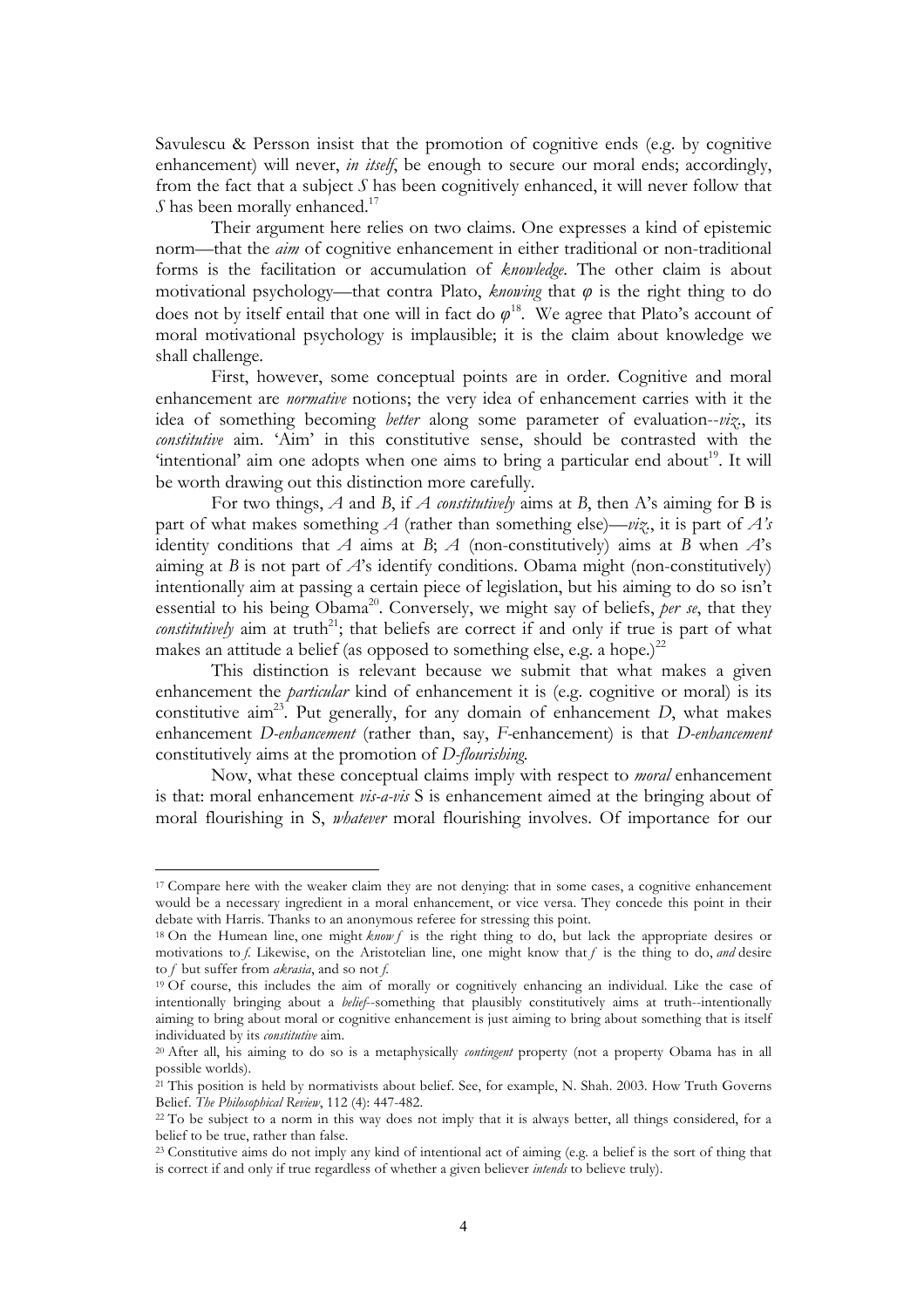focus in the present section: cognitive enhancement vis-a-vis S is enhancement aimed at the bringing about *cognitive flourishing* in S, whatever this involves<sup> $24$ </sup>.

Now, as was noted, Savulescu & Persson assume that cognitive enhancement is enhancement directed at knowledge maximization<sup>25</sup>. In doing so, they implicitly identify cognitive flourishing with knowledge maximization. Although the accumulation of knowledge is surely an element of cognitive flourishing, it is far from clear that it is *exhaustive* of cognitive flourishing, or that it is, for that matter, its most salient aspect.

Consider, as Grimm (2012) has observed, that we make a kind of specifically *cognitive gain* when we move from knowledge to understanding<sup>26</sup>—from the point of view from which it is specifically our cognitive ends that matter, understanding is a better epistemic state to possess than knowledge. We desire not *merely* to accumulate propositional knowledge, but more over to grasp, as Miscevic (2012) puts it, "how things hang together".

This thesis about the comparative cognitive worth of understanding and knowledge is widely shared in the epistemic value literature<sup>27</sup>. An implication for our present discussion is apparent: part of what aiming to cognitively enhance an individual involves is aiming to bring about in that individual a kind of flourishing that includes understanding, not merely knowledge.

If the attainment of understanding were also a moral good and not merely a cognitive good, this could be used to defend the view that cognitive enhancement (properly construed) is less risky than Savulescu *&* Persson suggest. But this avenue doesn't seem promising: as valuable as understanding is  $\frac{28}{3}$  it isn't clear how understanding is, *itself*, a moral good, *even if* understanding can facilitate the attainment of moral goods $29$ .

Unlike understanding, though, *wisdom*—as we shall see—is both an integral element of cognitive flourishing *and* a kind of moral good.

# 3.2 *Wisdom*

# 3.2.1 *Wisdom as constitutive of cognitive flourishing*

 

Though Riggs (2003) takes understanding to be a greater cognitive good than knowledge, he uses the term "wisdom" to pick out whatever is the *highest cognitive good*30. In fact, it is common to suggest that wisdom is *the* highest epistemic or cognitive good $31$ .

So what *is* wisdom, and what makes it so highly prized? Answers may well depend on the type of wisdom under discussion. Wisdom has after all traditionally

<sup>24</sup> Thanks to an anonymous referee for having requested this part of the discussion be made clearer.

<sup>25</sup> See discussion of traditional cognitive enhancement as the "transmission of knowledge" (pp. 3-4). For a sample of some other remarks in which cognitive enhancement is equated with promoting scientific knowledge, see especially pp. 7-8.

<sup>26</sup> S. Grimm. 2013."Understanding as Knowledge of Causes." In *Virtue Scientia: Essays in Philosophy of Science and Virtue Epistemology*. Abrol Fairweather. Special Issue of *Synthese.*

<sup>27</sup> See, for instance, D. Pritchard. 2009. "Knowledge, Understanding, and Epistemic Value." In *Epistemology* (Royal Institute of Philosophy Lectures). Ed. Anthony O'Hear. New York: Cambridge University Press; J. Kvanvig. 2003. *The Value of Knowledge and the Pursuit of Understanding*. New York: Cambridge University Press. <sup>28</sup> See here, especially, J. Kvanvig, *op. cit*, ch. 8.

<sup>29</sup> Put another way: understanding seems to promote moral value when it does by facilitating what is morally valuable in itself. But this much doesn't make *understanding* any more morally valuable than, e.g., tools/equipment that *enable* us to engage in activities of moral worth.<br><sup>30</sup> W. Riggs. 2003. "Understanding Virtue and the Virtue of Understanding". In Michael DePaul & Linda

Zagzebski (eds.), *Intellectual Virtue: Persepectives From Ethics and Epistemology*. Oxford: Oxford University Press. <sup>31</sup> See, for example, L. Zagzebski. 1996. *Virtues of the Mind.* Cambridge: Cambridge University Press.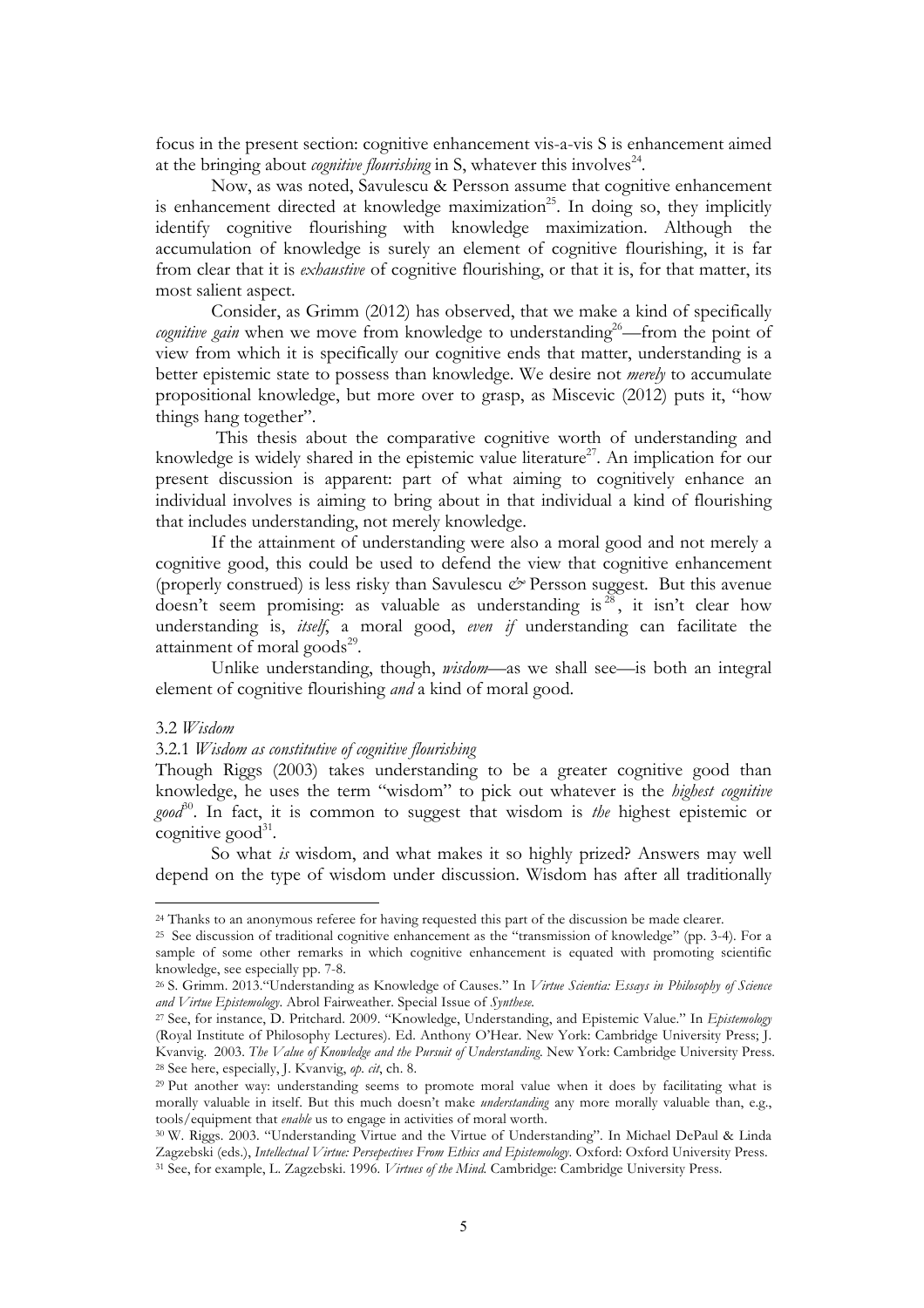been understood as consisting in two distinct varieties: *practical wisdom* and *theoretical wisdom*. This distinction corresponds to Aristotle's terms *phronesis* and *sophia,*  respectively. As Dennis Whitcomb (2010) notes, practical wisdom is often described as a kind of *knowledge-how*, where the knowledge at issue is knowledge *how to live well*<sup>22</sup>. Theoretical wisdom, meanwhile, is often taken to pick out something more akin to *deep* understanding of fundamental and or significant subject matters.

Precisely delineating the distinction between practical and theoretical wisdom is a matter of longstanding controversy<sup>33</sup>. For our purposes, it suffices to note that *both* practical and theoretical wisdom (taken to correspond roughly to Whitcomb's distinction between knowledge-how to live well, and deep understanding) are widely taken to be essential components of cognitive flourishing. One way to appreciate the point is to consider cases in which other cognitive goods are secured, but practical and theoretical wisdom (respectively) are lacking.

SPORTS STATISTICS: Derek spends much of his time learning and memorizing sports statistics. What began as a hobby now consumes his time almost exclusively? His personal relationships suffer dramatically, his ignorance about the world (outside of baseball statistics) leaves him unable to make informed day-to-day decisions, and he finds interpersonal conversations increasingly confusing.

COLUMNIST: Matilda, knowledgeable on a range of topics in science and mathematics, wants to be accepted. She asks Susan (a well-liked syndicated columnist) for advice. Susan specifies a long list of detailed advice for living well. Matilda accepts the advice unquestioningly, never considering why any of the pieces of advice might be true, or how it fits together.

In SPORTS STATISTICS, Derek knows more propositions than most people but is nonetheless ignorant of how to live well, and it is plausibly on account of his lack of practical wisdom that his cognitive life is defective. In COLUMNIST, Matilda is both knowledgeable on a range of topics *and,* unlike Derek, she possesses practical wisdom: she knows how to live well because she has accepted the truths Susan has told her. Nonetheless, Matilda lacks any deep and significant understanding, and it is plausibly on account of her lack of theoretical wisdom that her cognitive life is defective. Such cases suggest that wisdom, in both its practical and theoretical guises, is an essential feature of cognitive flourishing.

# 3.2.2 *Wisdom as a moral good*

 

What is the relationship between wisdom and *moral* flourishing? Rather than claiming that wisdom, like knowledge, is merely an instrument that can be used in the service of achieving goods that are themselves of moral worth--a claim Savulescu *&* Persson would be happy to grant--we want to suggest that wisdom itself is a moral good. Specifically, *whenever one's wisdom is enhanced, so is one's moral standing*.

There are several ways to make this point. Regarding practical wisdom, the argument is simple: moral flourishing consists in living well, and while knowing *how* to live well (*viz.*, possessing practical wisdom) does not entail that one actually lives

<sup>32</sup> D. Whitcomb. 2010. "Understanding" In the *Routledge Companion to Epistemology*, Eds. S. Bernecker & D. Pritchard.

<sup>33</sup> For recent survery, see J. Baehr. 2012. "Two Types of Wisdom."*Acta Analytica* 27: 81-97.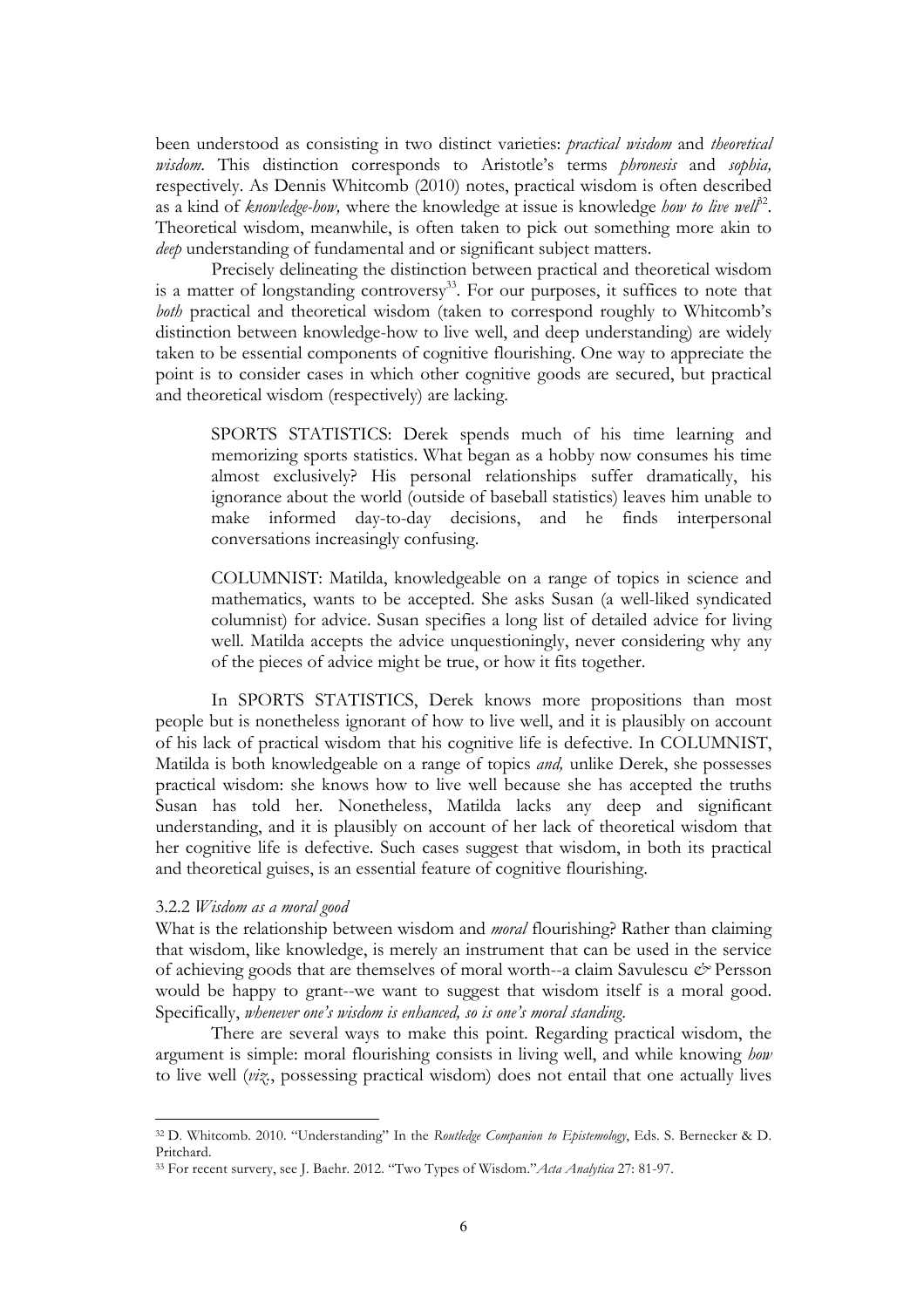well, it is a necessary element for doing so. An individual ignorant of what to do to live well will not do so, even if she has the desire to. Moreover, a common position on moral virtue is that practical wisdom is an essential component of rightly exercising moral virtue<sup>34</sup>. Without practical wisdom, then, one will *de facto* fail to possess moral virtue; and, moreover, one would not know what ends to bring about, *even if* one desires what a virtuous person desires. Living well *involves* practical wisdom.

With theoretical wisdom, the story is a bit different. As Whitcomb suggests, practical wisdom is most closely associated with the epistemic state of knowledge (or, knowledge-how), while theoretical wisdom is most closely associated with a certain kind of understanding. As Garrett (1996) puts it, wisdom "is that understanding ... essential to living the best life<sup>35</sup>." This aligns closely with Nozick's (1989) view<sup>36</sup>. In each case, the understanding characteristic of wisdom concerns a subject matter that is morally relevant.

There are at least three reasons for thinking that theoretical wisdom, as an epistemic state construed as a kind of deep understanding of morally relevant subject matter, has *moral* (and not merely cognitive) value.

Firstly, as Whitcomb notes, "every writer about wisdom that I know of subscribes to a kind of anti-wickedness condition, at least tacitly $37$ " where a theory of wisdom (practical or theoretical) satisfies such a condition only if consistent with the observation that [unlike knowledge and understanding] wisdom and wickedness are taken to be incompatible<sup>38</sup>. But, if wisdom, by its nature, precludes wickedness, then the promotion of wisdom itself increases one's moral flourishing.

Secondly, following Baehr (2012), theoretical wisdom is plausibly a kind of element of living well rather than merely a means to it, given the tight connections between theoretical and practical wisdom. As Baehr puts the point:

It is entirely reasonable to think of deep explanatory understanding of epistemically significant subject matters as among the ends about which a person of practical wisdom might deliberate and make efforts to bring about… the practically wise person's understanding of moral and other normative subject matters apparently will involve an element of the theoretically wise person's grasp of the same39.

Thirdly, on a virtue-theoretic line<sup> $40$ </sup> we have further reason to suppose wisdom enhances moral standing; on such a line, promoting wisdom cultivates in an individual not only other intellectual virtues, but also moral virtues (e.g. honesty, temperance, humility). Accordingly, it is no surprise that, as Isacc Asimov has remarked, "The saddest aspect of life right now is that science gathers knowledge faster than society gathers wisdom<sup>41</sup>."

<sup>34</sup> This is the classical Aristotelian line concerning the relationship between *phronesis* and the virtues. 35R. Garret. 1996. "Three Definitions of Wisdom." In *Knowledge, Teaching and Wisdom*, ed. K. Lehrer,

*Philosophical Studies* Series Volume 67, pp 221-232

<sup>36</sup> Nozick views wisdom as a kind of knowledge or understanding "you need… in order to live well and cope with the central problems and avoid the dangers in the predicament(s) human beings find themselves in" (Nozick 1989: 267-268). Cited also in Whitcomb (2010, *op cit.*, 8).

<sup>37</sup> Whitcomb, *Op. cit.,* 18. 38 Whitcomb himself demurs on this point.

<sup>39</sup> J. Baehr. 2012. "Two Types of Wisdom."*Acta Analytica* 27: 91

<sup>40</sup> See e.g. R. Hursthouse. 2012. Virtue Ethics. *Stanford Encyclopedia of Philosophy*; Fall 2012 Edition, who notes it is common to hold that that lacking practical wisdom is sufficient for failing to possess the virtues.

<sup>41</sup> Asimov and Jason A. Shulman's "Isaac Asimov's Book of Science and Nature Questions" (New York: Weidenfeld & Nicolson, 1988), p. 281.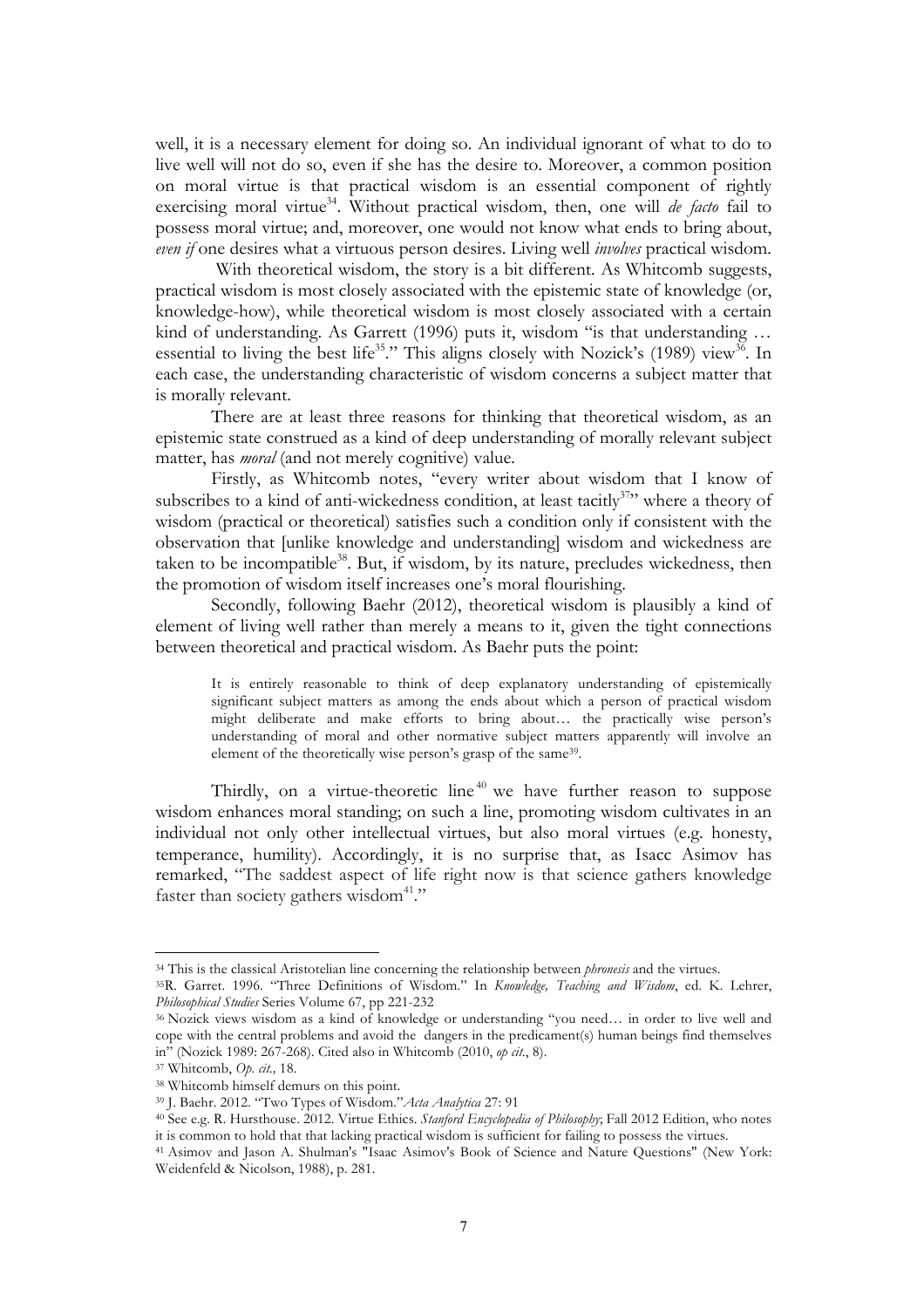### **4. The cognitive dimension of moral flourishing**

Just as there is a moral dimension to cognitive flourishing, there is a cognitive dimension to moral flourishing. In this section, we will take a closer look at the connection between *emotions* and moral flourishing, and submit that since moral flourishing involves an essential cognitive component then (*contra* Savulescu and Persson) it no longer makes sense to claim that we can aim to morally enhance by trying to make better features that *exclude* cognitive features. More generally, we call into question the presumption that moral enhancement is achievable out with cognitive enhancement.

# *4.1 Emotions and moral flourishing*

There are good reasons to suppose there is a connection between emotions and moral flourishing; for example, consider Aristotle's famous distinction between virtue and continence—the feelings of satisfaction involved in being truly virtuous suggest just such an important link between one's moral character and one's emotions. When exploring this apparent connection in more depth, it makes sense to start by looking at *which* emotions might most likely be essential. While there are many possible candidates, we can for the sake of simplicity focus on the emotions that Savulescu and Persson discuss in their treatment of moral enhancement. On their preferred view, at the core of our moral dispositions lies a disposition to altruism. They define altruism (p. 12) as '[sympathizing] with other beings, [wanting] their lives to go well rather than badly for their own sakes', and note that 'few would deny that this disposition is central to morality.'

We agree—for example, in addition to being widely prescribed by a range of different religious and featuring in Hume's work on sympathy<sup>42</sup>, the importance of responding appropriately to the suffering of others is highlighted in Aristotle's view of compassion (and in the more modern account of compassion offered by Nussbaum (2001)43, to which we will return shortly).

When looking at the emotions involved in altruism<sup>44</sup>, Savulescu & Persson suggest that a large part of altruism is, for example, feeling sad when others are wronged, and happy when life goes well for others. In addition, they make much of the dispositions from which our sense of justice or fairness arises. They hold that the most basic of the dispositions related to justice and fairness are the so-called "tit-fortat" dispositions<sup>45</sup>, for instance: feeling grateful or angry depending on whether a favour is granted or a harm is done, and more sophisticated responses such as feeling remorseful and guilty if you have wronged another without good reason, feeling pride or shame if you are more or less successful than others at returning favours, feeling admiration or contempt for others who are successful or unsuccessful in these respects, and feeling forgiving when you realize that someone is remorseful or blameless for a particular wrong. Savulescu & Persson note that if they are right to

<sup>42</sup> e.g. D. Hume. 2000. *A Treatise of Human Nature* (Oxford Philosophical Texts), David Fate Norton and Mary J. Norton (eds.), Oxford, Clarendon Press. In particular, Hume articulated the nature of moral judgments in terms of expressing our feelings of approval and disapproval, connected to outcomes that are advantageous or disadvantageous, and where positive appraisals of states of affairs that benefit others besides ourselves are explained with reference to our capacities for sympathy.

<sup>43</sup> Martha Nussbaum, "Upheavals of Thought: The Intelligence of Emotions" (Cambridge: Cambridge University Press, 2001).

<sup>44</sup> For work on the biological background of altruism, see Sober, E. and Wilson D. S. (1998) *Unto Others* (Cambridge MA: Harvard U. P.

<sup>45</sup> See e.g. Wright, R (1994) *The Moral Animal*, (New York: Pantheon)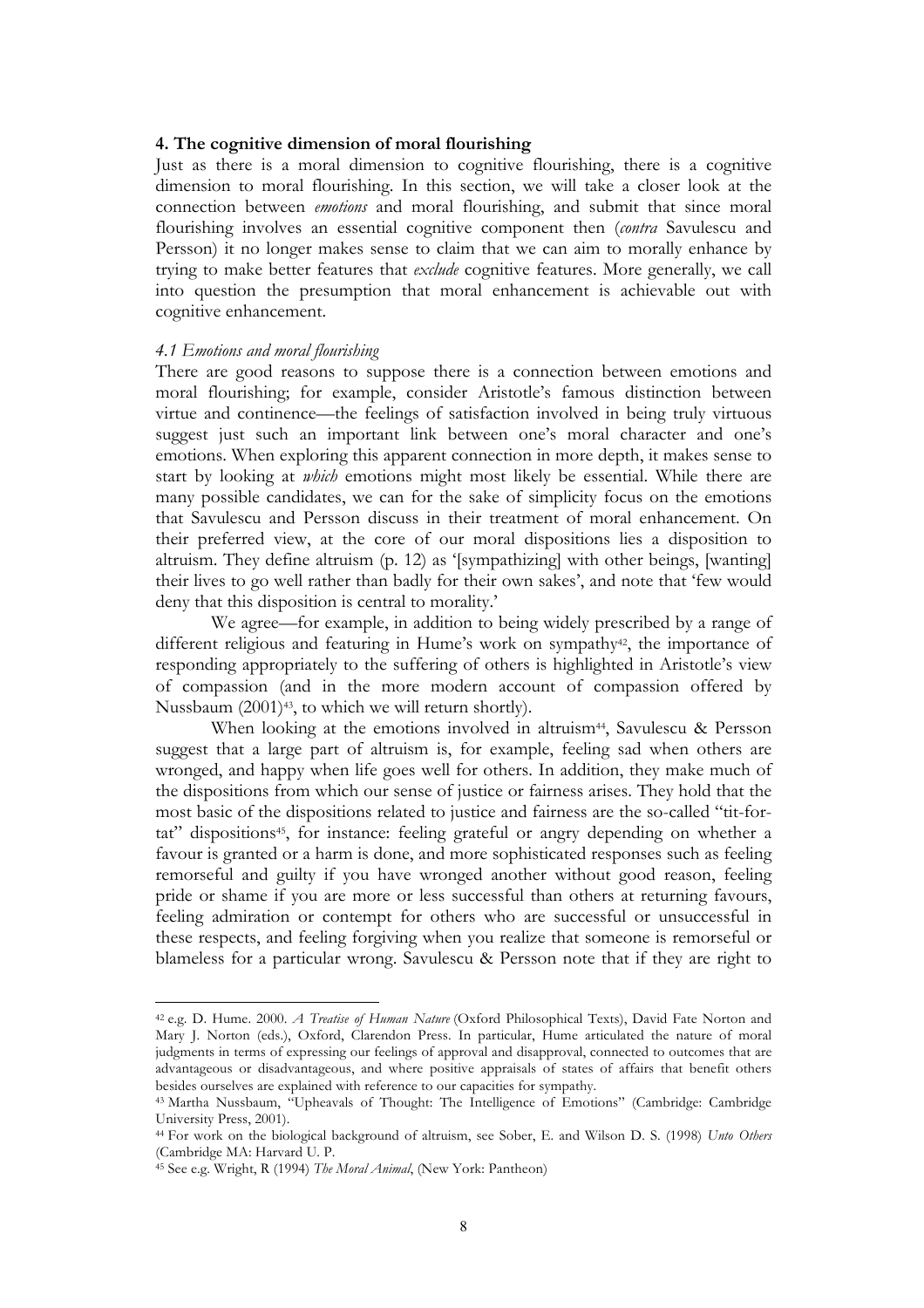think that the dispositions of altruism and justice are central to our morality, 'moral enhancement will consist in strengthening our altruism and making us just or fair, i.e., properly grateful, angry, forgiving, etc.' (p. 13).

It is obvious, then, that Savulescu and Persson think that the aforementioned types of emotions are just the sort that are essential to moral flourishing46, and it is not hard to see why this is a sensible view47.

### *4.2 Emotions as cognitive*

Now, given that some emotions are apparently essential to moral flourishing, consider that it is widely held that emotions involve a *cognitive* element. As Cates (2003) puts it, it is common to hold that emotions 'involve thought, judgment, and evaluation' and further, that 'most scholars who study the emotions also agree that it is partly because the emotions have *some* relationship to thoughts—especially to beliefs and evaluative judgments—that they are appropriately subject to critical reflection and moral evaluation.' (Cates 2003: 326).

Importantly, strong cognitivist theories of emotions insist that emotions can be characterized *in terms* of their related cognitive processes and at least some as necessarily involving propositional attitudes. For example, emotions like anger and envy require believing that, say, someone else has done/possessed something in particular, and (in the former case) perhaps believing something about human dignity being lost or threatened<sup>48</sup>. Nussbaum (2001) advances a strong cognitivist line, according to which emotions just *are* thoughts or cognitions; this can be contrasted with the more moderate view that emotions merely *include* an essential cognitive component. For example, Nussbaum's view holds that being angry at someone just *is* judging that they have wronged you. She submits that emotion-cognitions are 'forms of evaluative judgment that ascribe to certain things and persons outside a person's own control great importance for the person's own flourishing' (p. 22). In brief, her argument for why emotions do not *necessarily* involve anything other than cognitions<sup>49</sup> (2001: 56-7) is that while some emotions may include one or more 'nonthinking movements' such as trembling hands, there is not a consistent correlation between particular movements and particular emotions (unlike the link between particular emotions and particular thoughts).

Along with Nussbaum, Solomon  $(1980)^{50}$ , and Neu<sup>51</sup> (2000) also identify emotions with judgements, while other strong cognitivist views feature subtle differences—for example, Broad (1971)<sup>52</sup> and Lyons (1980)<sup>53</sup> characterize emotions as affect-laden judgements, and Marks (1982)<sup>54</sup> endorses that view that they are sets

<sup>46</sup> Savulescu & Persson also discuss less basic issues relating to emotion and enhancement, including racism, anger impediment and the notion of what they call "executive virtue".

<sup>47</sup> For example, it is difficult to imagine an ideal moral agent who does not experience gratitude upon receipt of a significant favour, or respond negatively to unfair suffering visited on another.

<sup>48</sup> For instance, as will be the case when one's anger is provoked by a perceived humiliation or insult.

<sup>49</sup> Nussbaum takes 'cognitive' to mean 'nothing more than concerned with receiving and processing information' (*Op. cit*.: 23). 50 Robert Solomon, "Emotions and Choice." In *Explaining Emotions*. Ed. Amelie Rorty. Los Angeles:

University of California Press, 251-81.

<sup>51</sup> Jerome Neu, "A Tear is an Intellectual Thing: the Meaning of Emotions" (Oxford, New York: Oxford University Press, 2001).

<sup>52</sup> C.D. Broad, "Emotion and Sentiment." In *Critical Essays in Moral Essay*. Ed. ????. London: Allen and Unwin.

<sup>53</sup> William Lyons, "Emotion" (Cambridge: Cambridge University Press, 1980)

<sup>54</sup> J. Marks. 1982. A Theory of Emotions. *Philosophical Studies*, 42 (4): 227-242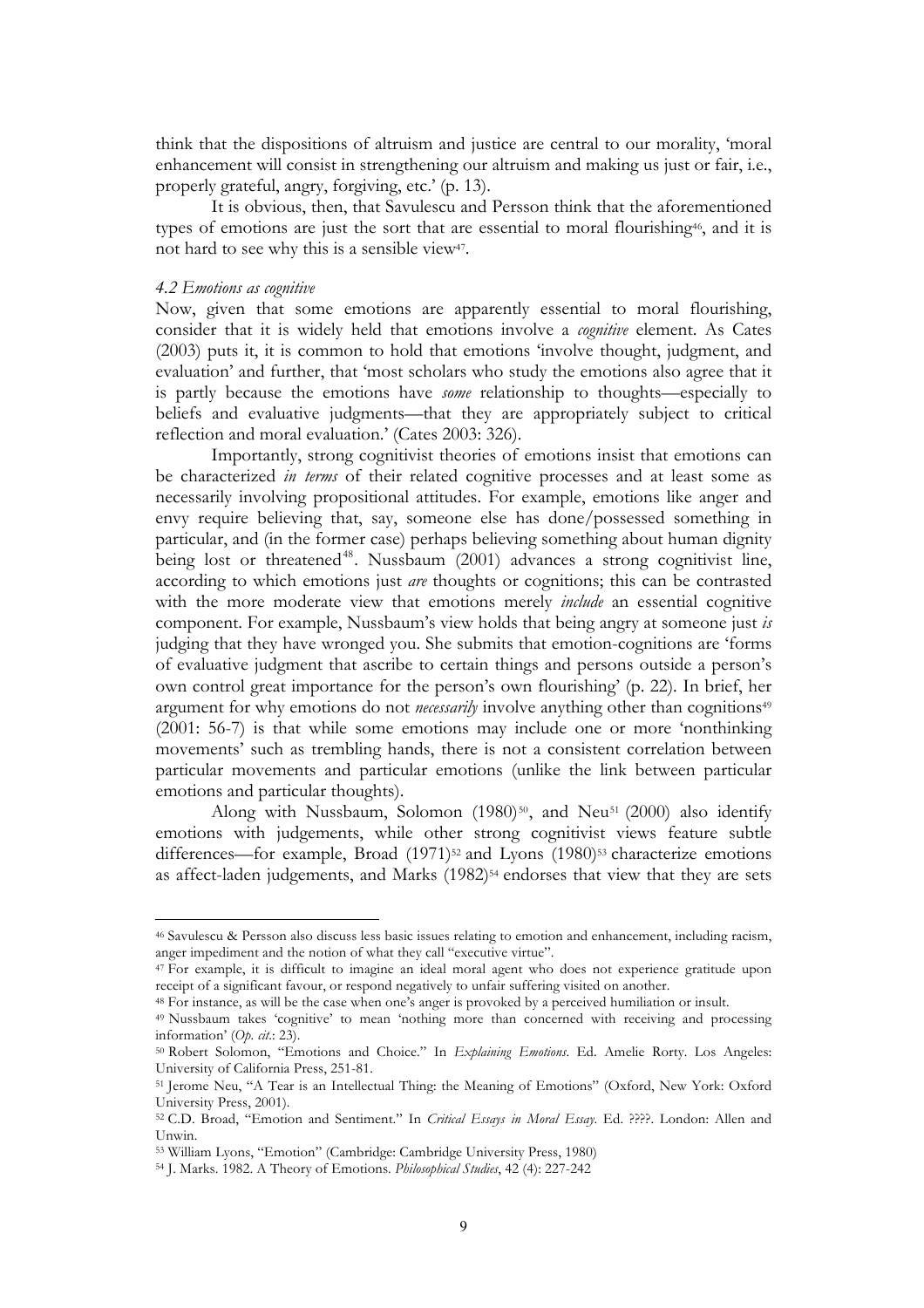of beliefs and desires. Of course, these cognitivist views are criticized55. It suffices for our purposes to register the position as a widely held view that may come in many plausible variations that are taken seriously in the debate about the nature of emotions.

At this point, an obvious threat to Savulescu and Persson's neat division between the moral and the cognitive emerges. If emotions are essential for moral flourishing and emotions are cognitive in nature, perhaps some of emotions essential to moral flourishing *can be viewed as cognitive*. As it turns out, many of the emotions that we suggested as necessary for moral flourishing (and on which Savulescu and Persson focus) fit well with the view of emotions as judgements<sup>56</sup>. For example, as Savulescu and Persson describe, gratitude could be the judgement that a favour has been done, and admiration the judgement that someone has done something laudable. Regarding the disposition to altruism more broadly, Nussbaum presents a detailed account of the cognitive structure of compassion.

In sum, if it turns out that emotions that are (essentially, or even partly<sup>57</sup>) cognitive in nature are essential to moral flourishing, then part of *what it is* to morally flourish is inextricably cognitive, and the notion of moral enhancement without cognitive enhancement no longer seems to make sense<sup>58</sup>.

#### **5. Beyond 'Cognitive' and 'Moral' Enhancement**

## *5.1 A closer look at Savulescu and Persson's proposal*

The crude conceptual distinction Savulescu & Persson draw between the cognitive and the moral is, granted, likely be sufficient for a wide range of commonplace purposes. However, when the goal is to employ such a distinction in the service of deciding which types of enhancement should be urgently pursued or discouraged, the framework is insufficient for guiding action.

For instance, Savulescu & Persson insist cognitive enhancement must not be pursued out with corresponding *moral* enhancement, but what counts as sufficiently *pursuing* corresponding moral enhancement? For example, into what category would they place cognitive enhancements that are accompanied by research into how (or to what extent) those enhancements could also involve moral enhancements?

Perhaps they would be willing to license cognitive enhancement *only if* large, well-funded projects prioritize and develop moral enhancements that are at least as (or, perhaps, significantly more) effective as the corresponding cognitive enhancement is dangerous. This has initial promise, though it's not clear how any

<sup>55</sup> Lyons (1980), Goldie (2000) and Elster 2003) claim cognitivism implausibly reduces emotional rationality to the rationality of standard propositional attitudes. Potential lines of defense (e.g. Peacocke 2001, Goldie 2000, Charland 2002 and Tappolet 2003) include (i) arguing that the propositional content of emotion is not like that of belief (comparing it with the possible propositional content of perceptions), and (ii) claiming that the content of both emotions and perceptions might not be limited to propositional content. Recalcitrant emotions are also often discussed (e.g. Stocker 1992; Brady 2009). However, there are also various attempts to defend strong cognitivism against criticisms. See e.g. Wollheim 1999, Peacocke 2001, Goldie 2000, Charland 2002, and Tappolet 2003.

<sup>56</sup> Or as involving a judgment component.

<sup>57</sup> It is important to note that although we discuss the strong view (which is problematic for Savulescu & Persson insofar as they rule it out *ex ante*), the more moderate view of emotions (according to which emotions *involve* cognitions) would also be problematic because the cognitive element is nonetheless *essential* to all emotions.

<sup>58</sup> We note that there are other interesting ways to press the line that there is a cognitive dimension to moral flourishing. For example, Milgram (2005) *Ethics Done Right: Practical Reasoning as a Foundation for Moral Theory*. (New York: Cambridge University Press, 2005) submits that practical reasoning is essential to moral flourishing.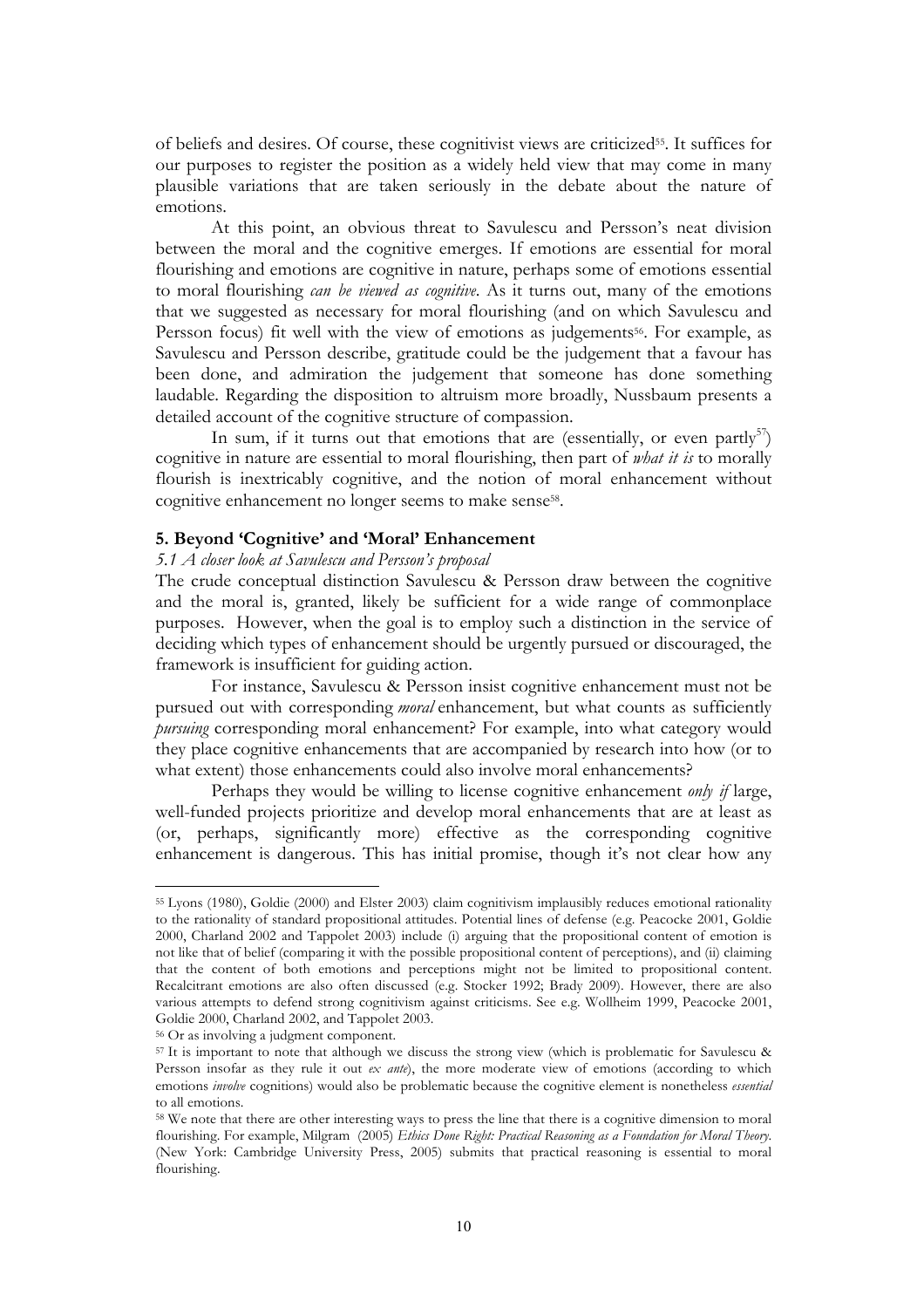potential positive consequences could play such an offsetting role on their proposal. Moreover, given that Savulescu & Persson insist it might well be morally mandatory to pursue moral enhancement (while forbidden to pursue merely cognitive enhancement), it is crucial that we ask: it is the case that *any* type of enhancement that substantially influences morality is therefore a *moral* enhancement? What *is* a moral enhancement?

Savulescu  $\mathcal O$  Persson's heavy reliance on the messy business of distinguishing between moral and cognitive enhancement is made even more problematic by the fact that the very concept of cognition is complex—some critics of the cognitive view of emotions (e.g. Power & Dalgleish (2008), Debes (2009)<sup>59</sup>) think that such confusions infect any attempt to discuss *anything* in the cognitive domain. Indeed, to the extent that 'cognition' is a vague term, there will be an action-guiding problem for any proposal making essential reference to a distinction between cognitive and moral enhancement. All the more reason, then, to move beyond reliance on the terms 'moral' and 'cognitive' when deciding which enhancements should be pursued.

### *5.2 Beyond 'cognitive' and 'moral' enhancement*

In spite of the fact that Savulescu & Persson's proposal is not appropriately sensitive to the connections between the aims of cognitive and moral enhancement, we agree with the core thought that it is important to improve the moral character of humanity and to be careful about the types of purely intellectual advancements made in the absence of corresponding moral advancements. In light of the objections developed in §§3-4, we are concerned that their approach to enhancement may end up being unproductive with respect to the end of most effectively improving the moral character of humanity (by, for example, quickly dismissing enhancements that 'look too cognitive' or failing to create the best advancements towards moral flourishing for fear of incorporating too many cognitive enhancements).

One commonsense alterative approach to potential enhancements is to consider them *out with* any essential reference to a moral/cognitive conceptual dichotomy. For example, for any enhancement E, we suggest considering the proposed goal of E (e.g. to improve trait T) and evaluating this in a wide range of ways. How successful is E likely to be at improving T? What other effects will it likely have in addition to improving T? Will it plausibly encourage people to treat each other better, or worse, and in what circumstances? Does it carry with it an increased risk of creating or utilising destructive technology? These are just some examples of appropriate questions to ask in place of *whether the enhancement is moral or cognitive*. Our suggestion aligns with a more general point suggested in work by Brownsword & Somsen  $(2009)^{60}$ . As Brownsword suggests, it is "unclear ... whether an 'across-the-board' set of principles for the regulation of human enhancement is appropriate. $61$ "

It should also be noted that the ethics of human enhancement features issues that, in practice, must be approached at least in part in the context of governance.

<sup>59</sup> R. Debes 2009. "Neither Here Nor There: The Cognitive Nature of Emotion." Philosophical Studies 146(1): 1–27; M. Power and T. Dalgleish 2008. *Cognition and Emotion : From Order to Disorder*, 2nd edition, Hove: Psychology Press.

<sup>60</sup> R. Brownsword, , and H. Somsen (2009) Law, Innovation and Technology: Before We Fast Forward — A Forum for Debate, *Law, Innovation and Technology*, 1, 1–73. Thanks to an anonymous referee for drawing our attention to this paper.

<sup>61</sup> Cited also in Capps, et. al (*op. cit*. 257).